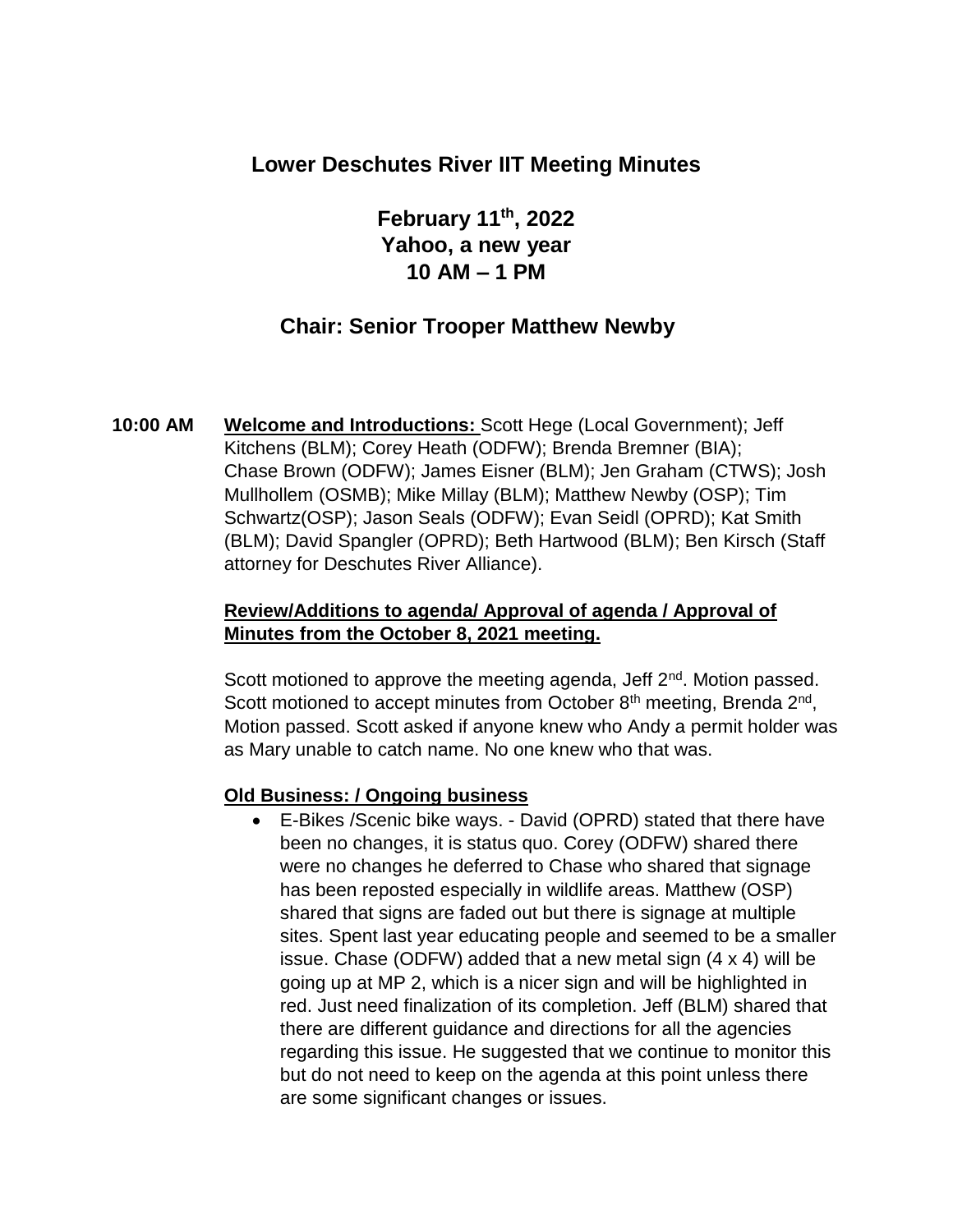• Updates on Lower Deschutes Business Plan and Fee Proposals? Jeff (BLM) discussed that the plan has completed the process after public input, presentations to and approval from the RAC and then support from Managers group. Next steps to get the information out. This will be done with posters (once updated) and press releases. This will mean a \$5 per day, per person for walk in camping in Segments 1. This will go into effect March 1, 2022. There is still work to be done with other partners to develop a game plan for implementation on Segment 4. This requires filing with Federal Registry which can mean  $a\,6 - 8$  month process, so no implementation in 2022. BLM has heard the concerns from partners and want to make sure that everyone is on the same page for implementation can happen.

### **New Business:**

- Mary's contract: David(OPRD) advised that money from boater passes helps sponsor the contract to have Mary facilitate (set up meetings and locations, compile agenda's, write minutes and send all information out to partners). Her contract is being renewed and she is willing to continue.
- Meetings Scott Hege has been great at assisting setting up zoom meetings the past two years. Had an issue for this meeting, but David set it up through OPRD. Jeff shared that pre-pandemic we used to have conference all lines for IIT meeting which historically we don't get a lot of public input. As we are looking at creating a hybrid model when possible, he suggested we set up a specific account for these meetings. David (OPRD) stated that they will work with Mary to set up some kind of zoom account or figure out a way for her to have access to an account.

## **Round Table Discussions and Updates**

- Confederated Tribes of Warm Springs –Jen shared there are no updates. COVID closures continue on Tribal Lands with no idea of when they will be opening up. Positivity rates right now are high.
- OSMB/Oregon State Marine Board Not much to add. They are trying to have more direct contacts with un-motorized boaters and working on messaging.
- OSP/ Oregon State Police- Compliance has been fairly good on the river as far as permits and equipment. They hit lifejackets hard and that is showing improvements. Keeping an eye on E-bikes. Will start float patrols tomorrow.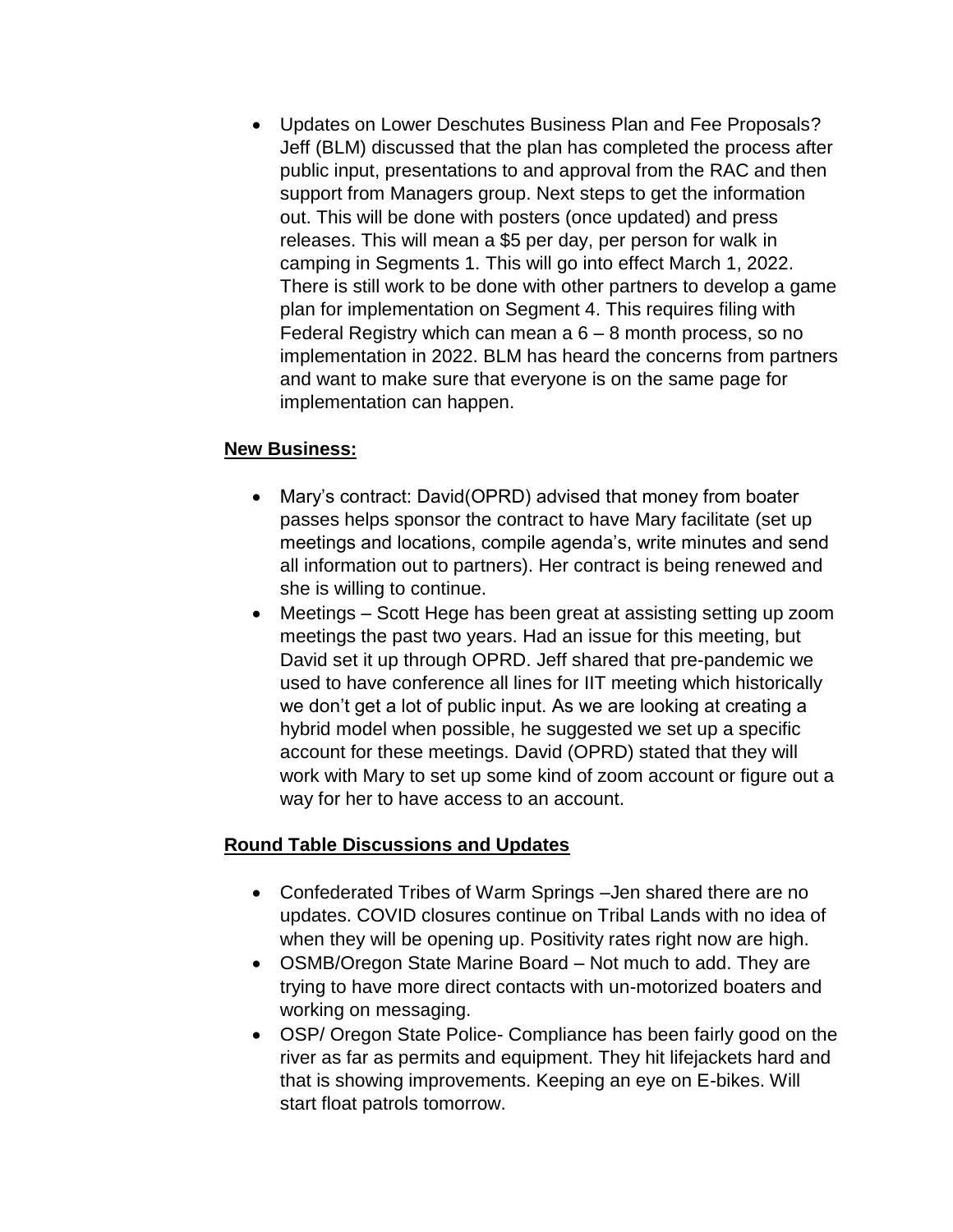- ODFW/ Oregon Departments of Fish and Wildlife- Corey, Chase and Jason reported out. The annual trout sampling will be happening in February and the first part of March at North Junction and also from Pine Tree to Beaver Tail. They will be using jet boats and just want to give folks a heads up. Jeff requested that they get information to BLM as they are the ones who deal with the calls and complaints. ODFW is also in the process of a region wide plan for steelhead management. They want to know what is going on and what will things look like in the future. The release of these plans should come out in the next few months. Chase shared that E-bikes are one concern, but noxious weed control on both sides of the river is also a concern. The plan is to work with other groups and figure out access to these areas the  $1<sup>st</sup>$  week of May. There is also an issue with grazing allotments with dozens of cattle in riparian areas due to broken down fences. Can't get a vehicle down there to get supplies to the area and are trying to work with the railroad but they are not making contact.
- Wasco Co. Sheriff Dept. No report today
- OPRD/ Oregon Park and Recreation Department- David reported that they are in the process of gearing up for the season. Floats will be Thursday and Friday's with overnight and day patrols. Looking at being at Harris on weekends. Have had contacts with backpackers who don't understand the rules. Evan will be main river ranger with river duties. They are working on getting trail counters up instead of relying on game cameras. Chris Parkins is back with OPRD but is working on the coast. Staffing level they are looking at working with partners, and to float with OSP when available.
- BLM/ Bureau of Land Management –Already talked about fee structure. Looking at completion of or removal or replacement of noncompliant toilets on segment 1. All of them have critical issues such as to close to cultural, archeological or wildlife habitat. Some are in flood plans. Talk with the City of Maupin to move the new scat machine to City Park. Coordinating with the Chamber to find volunteers to help at the Depot House, one of the issues there is that internet is not great there, but working through it. COVID/ BLM notifications regarding mask reductions may/should come in March. The Dept. of Interior is looking at the re-entry phase, which mean can engage in person meetings. There has not been any clear guidance but hope to entertain this come spring. BLM is on board for in person. Billing and post use reports, Beth is doing a great job with SRP's. BLM does an audit of these every four year. Contact Beth for more information. Jeff shared that this could be a very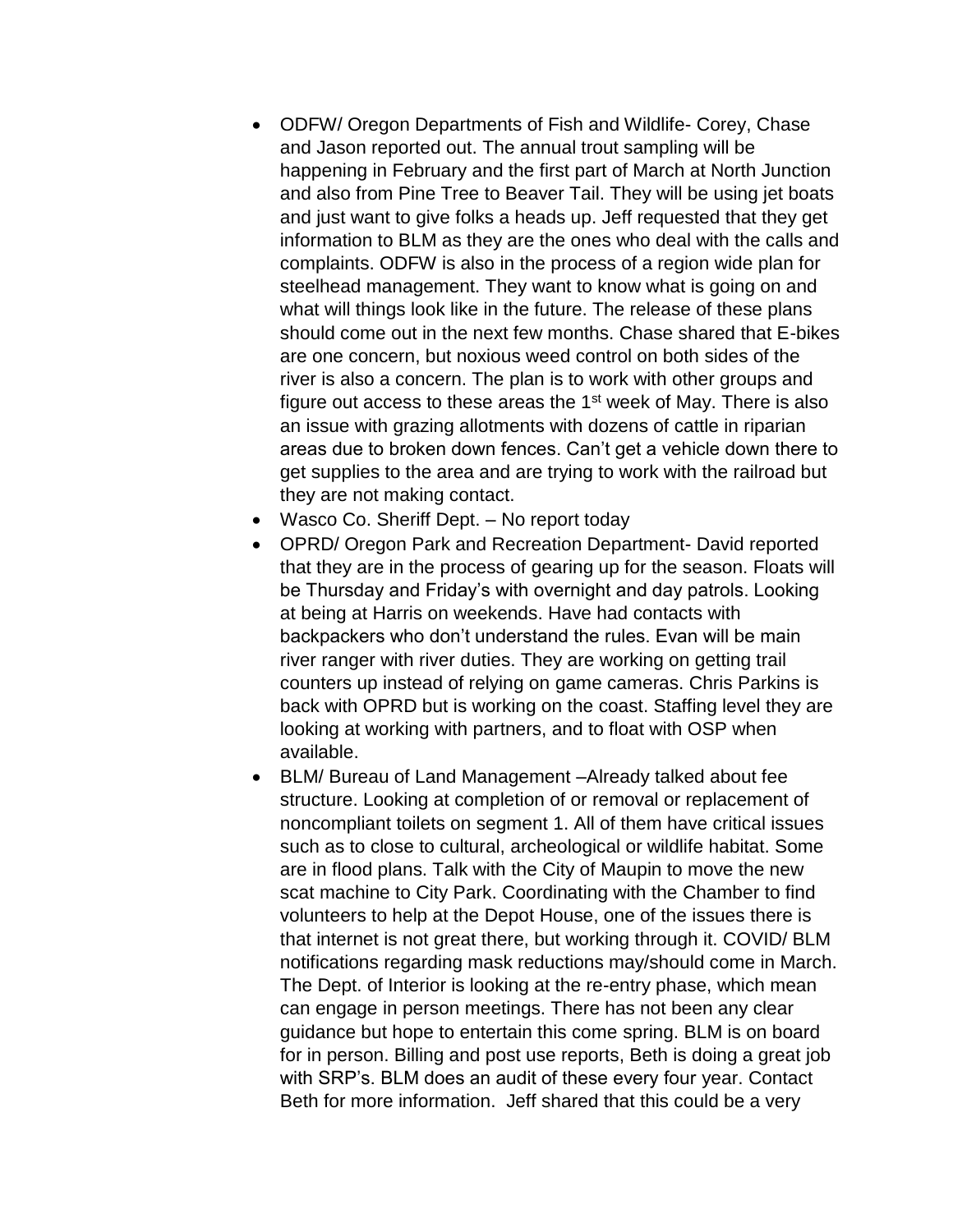busy fire season this year so will be putting out lots of information to users of the river. Delbert (artist in residence) will be on the river with BLM and working with the Tribes to coordinate concerts. Jeff wanted to give Mike Millay a shout out and thanks for his taking the lead with working on fee structure program. Kat Smith will be coordinating with OPRD river rangers and other partners for preseason meeting. Want to make sure we support each other with coverage on the river.

• Local Government – Not a lot of stuff. The Sheriff is setting up everything for the season. Wasco Co. COVID numbers have been super high but are coming down. Scott shared concerns regarding fires this year and working on messaging to the public that now is the time for fire fuel reductions, not wait until fire season.

## **Public Comment**

• No comments from public

## **Final Discussion, Follow up, Action Items, Recommendations to Managers**

- Review of the Lower Deschutes Managers Group Charter/ review to see if there are any additions or changes. New information for newer partners and members. Corey wants to share with Klamath River agencies.
- Fire Season- where will we be at, who are primary contacts with BLM as well as various county agencies.
- Annual law enforcement meeting with Sheriff Magill, Sherman, Wasco, Jefferson Counties and other agencies. There are new law enforcement officers in the Prineville District with one on the Lower Deschutes River
- Mary will set up in person meetings for May with hopefully WIFI capacity.

#### **Next Meetings**

- Managers meeting: February 25<sup>th</sup> 10 am  $-$  1 pm
- IIT meeting : May  $6<sup>th</sup>$  10 am 1pm
- Managers meeting: May  $20<sup>th</sup> 10$  am  $-1$  pm
- IIT/Managers Field trip? August 12 / all depends on fire season
- IIT meeting: October 21 10 am 1 pm
- Managers meeting: November  $4<sup>th</sup> 10$  am  $-1$  pm